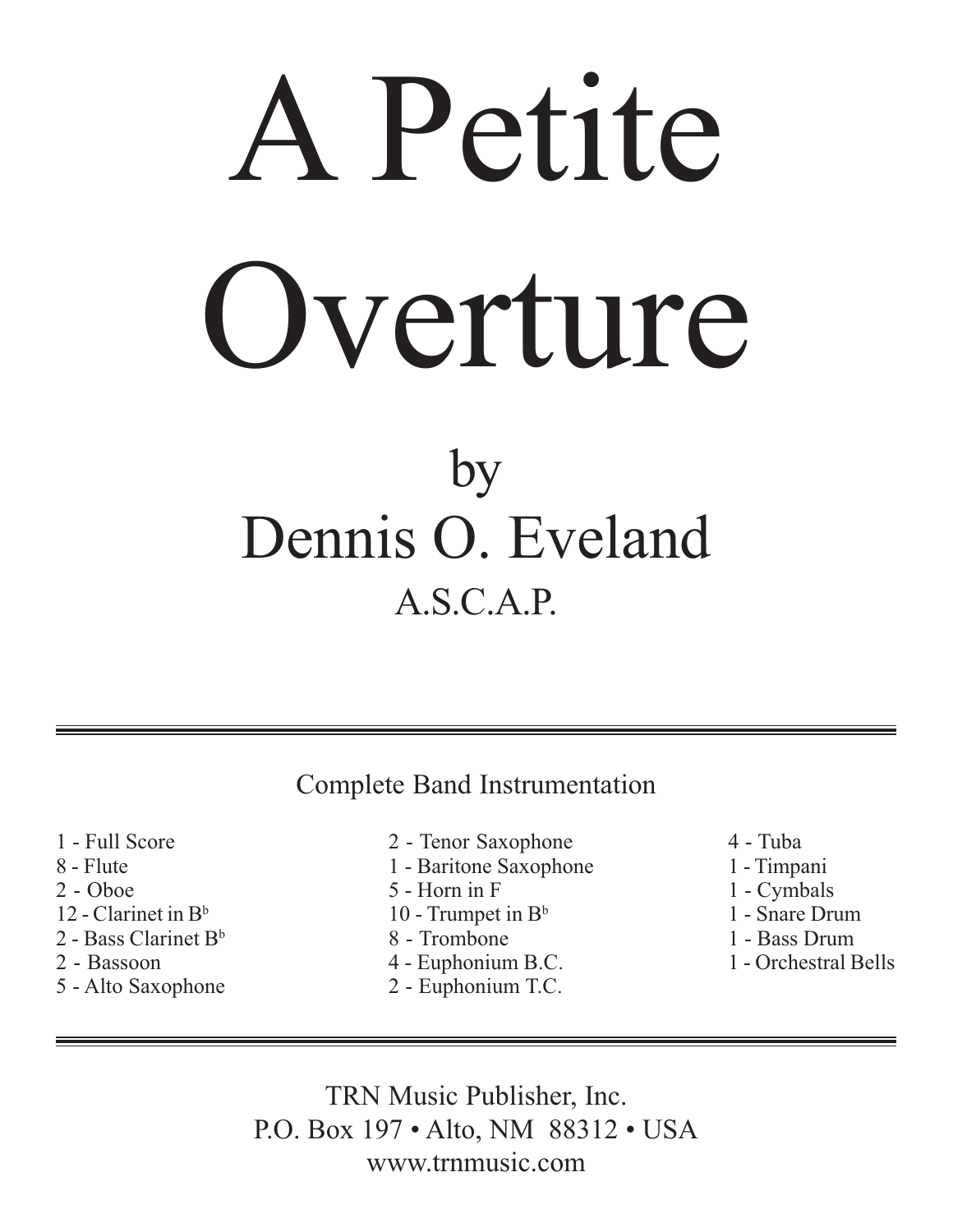## **About the Music - - -**

**"A Petite Overture"** was written for the beginning band at Los Obispos Middle School in Laredo, Texas. The opening theme is introduced in a slow flowing melody. Make sure that the notes are played with a legato style articulation. This opening section allows the students to learn how to properly phrase and balance. The second theme is to be played at a faster tempo. Notes are to be played with a bit of separation in contrast to the first theme.

## **About the Composer - - -**



**Dennis Eveland** is now in his 25th year of teaching instrumental music education. He earned a Bachelor of Arts Degree from Western Illinois University and a Master of Music Education from Vandercook College of Music. In addition, he has an Administrative Certificate from Texas A&M International University.

 Mr. Eveland has studied horn with Roger Collins, Ethel Merker, Arden Keen, and John Thompson. Others with whom he has studied include Dale F. Hopper, Dennis L. Johnson, Christopher Izzo, Roger Rocco, Dr.Victor Zajec, Bart Ghent, Michael Katterjohn, and Kelly Love.

 Mr. Eveland began his teaching career in Toulon, Illlinois and has spent the past 21 years teaching in the United Independent School District in Laredo, Texas. He has experience teaching at both the middle and high school levels.

 A very active marching band arranger, Mr. Eveland is a composer as well. He has either written or arranged over 40 selections for competitive marching bands. Several bands have advanced to the Area Level of the Texas State Marching Band Competition using Mr. Eveland's arrangements.

 Dennis and his lovely wife, Felisa, are the proud parents of Willie and Tammy. Mr. Eveland is available to write commissions for concert band works, marching band works, and orchestra works.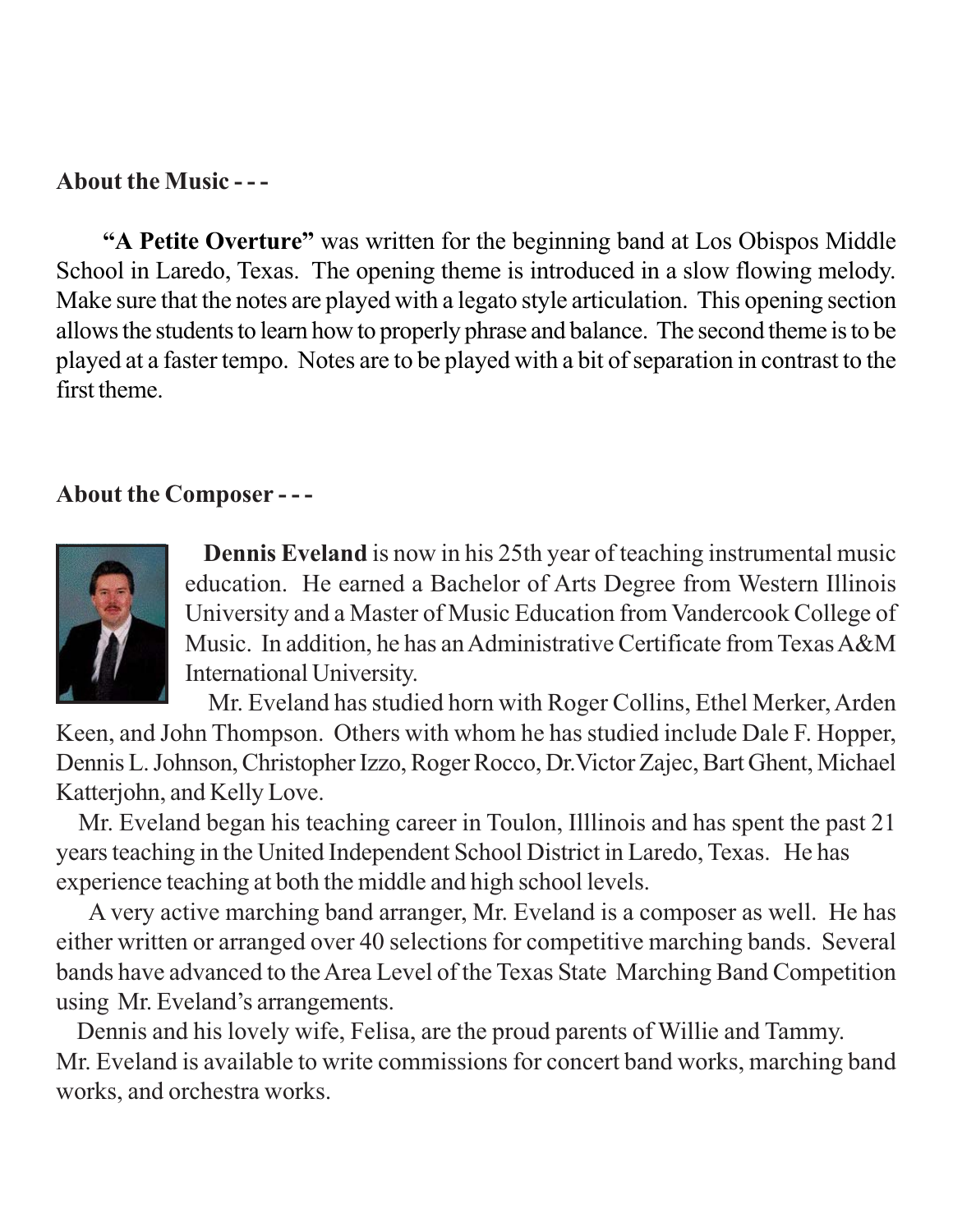

GRADE 0.5 TRN2010-EV3

Copyright MMX by TRN Music Publisher, Inc. All Rights Reserved. International Copyright Secured. Printed in U. S. A.